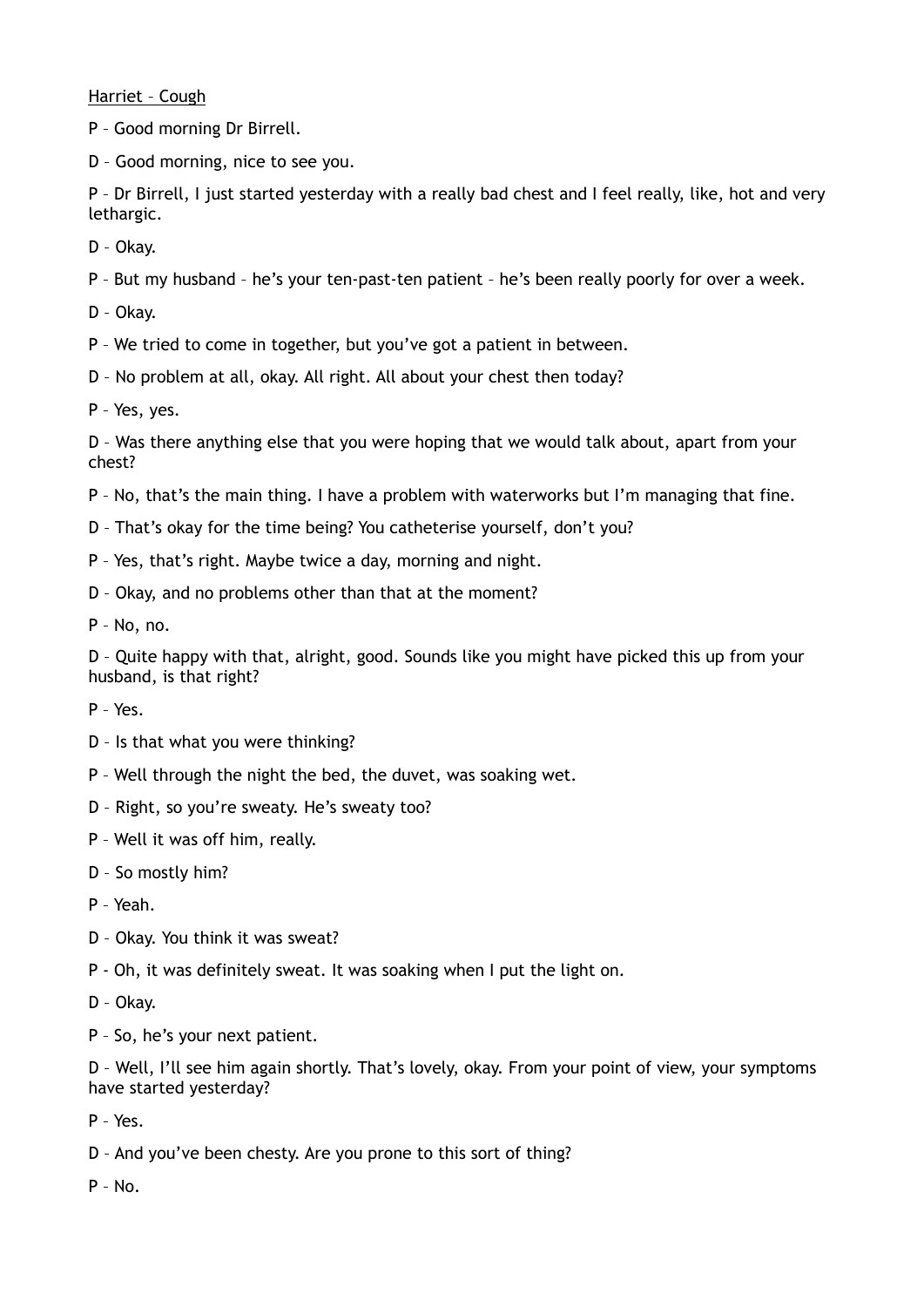- D Okay, any other symptoms at all, apart from the sweating?
- P Maybe a little bit lethargic, but I am a busy woman, so that maybe accounts for that as well.

D – Sure. You're not asthmatic at all?

 $P - No.$ 

D – And you're not a smoker?

P – No.

D – Okay. Aside from that, is there anything else that we need to talk about?

P – No, doctor, no.

D – What were your thoughts—you thought that possibly your husband passed this onto you, did you have any thoughts as to what it was?

P – Well he was so bad I was thinking about pneumonia for him.

D – Yeah, okay. And you've never had pneumonia yourself at all?

P – No, no.

D – Worst case scenario for yourself? Any particular thoughts about what you were hoping I would do for you today?

P – Just maybe sound my chest and say, 'that's not too bad, you can manage with paracetamol'.

D – Fair enough, okay, we can do that. And it's you and your husband living together; is there anyone else in the house?

P – No, there's no one else in the house.

D – Do you have any bad habits – you've mentioned that you're not a smoker – are there any bad habits that I need to know about?

P – No, no.

D – You're not a big drinker or anything like that?

P – No alcohol at all.

D – Okay, and your general health has been pretty good apart from the waterworks issue.

P – That's right.

D – Your blood pressure's been under control?

P – Yes.

D – Yeah. And you're happy with the tablets you're taking for that?

P – Yes.

D – We're not due to do your blood pressure today, are we? We've been keeping an eye on that, haven't we?

P – That's right.

D – And we've done a kidney function test, and that was done in May, and that was okay. That's quite steady isn't it, good. Have you – just to check – have you already received a leaflet from us advising that if you're poorly with a fever, diarrhoea or vomiting for 24 hours or longer, you need to skip your Ramipril.

P – Oh, no, I didn't know that.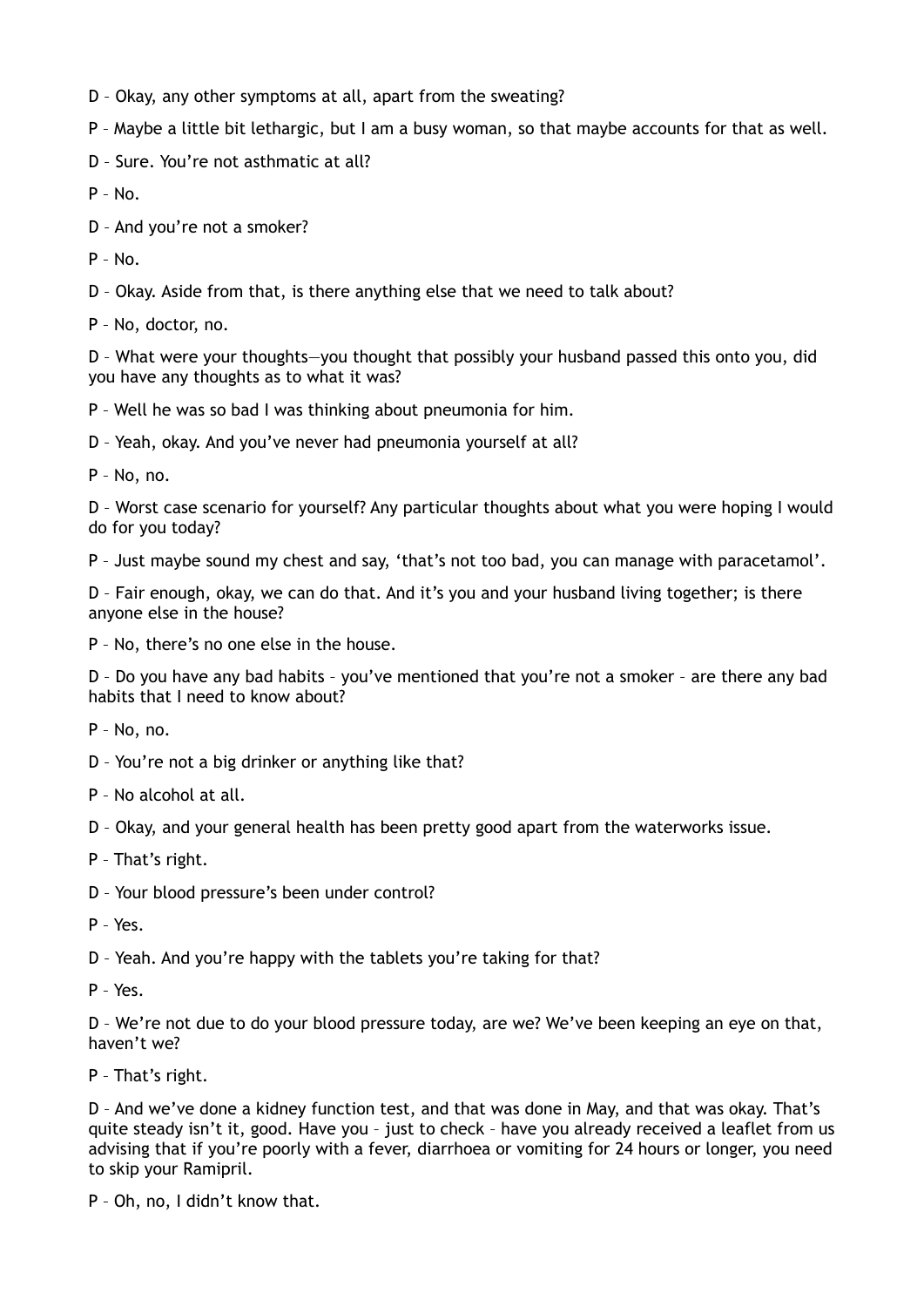D – Okay. So, I'm going to give you that as a guidance leaflet today, just to make sure you're aware of that.

P – And about three weeks ago, I had flashing in my eyes and I had to go to the eye infirmary.

D – What did they make of you?

P – They did the tests and they said—I thought it was in both eyes, and that it was going from one to the other, but they said not. They said that in this left eye, there's a piece of gel floating about.

D – Got you.

P – And they said that your brain doesn't like things floating, what it doesn't know about – that's the explanation.

D – Yeah, okay.

P – They said I could be aware of it until my brain thinks 'oh, I know what that is', type of thing. You know, you'll understand that.

D – Yes, absolutely. So, things are okay in that department, and you know what to do if things got much worse. So, if you suddenly find that there's a curtain coming across your vision, you go straight back to the eye infirmary.

P – Yes, they gave me a leaflet with phone numbers and everything, and I've kept that to one side. I thought that would be alright.

D – Okay, so if you slip your coat off and we're just going to examine your chest for you today.

P – Okay.

D – You're all geared up for Christmas and you're all ready, are you? Got family coming to you?

P – Yes, my family live away so they're coming from Leicestershire.

D – Okay, turn around. You've lost your voice a little bit there, haven't you, a little bit croaky?

P – Just a little bit.

D – It's unlikely to be anything sinister or worrying because you're not a smoker, but if that voice isn't getting any better after this, then we ought to think about that as well. Breathe away through your mouth. Lovely – turn around. That's great, okay. Can I get you to give me a good, hard blow through this, which is to check how tight your airways are – so a good, hard blow. Make sure you take a deep breath in first and then put your lips around the outside of this plastic tube and then blow as hard and fast as you can. Try and blow that off the end of the scale.

P – [blowing]

D – Rubbish. So, I want you to blow harder and faster, so your lips are right round there, and you're going to go like this… hard and fast. Can you do that?

P – Right.

D – Get your fingers out of the way, make sure that they're not in the way of the pointer. Deep breath… go.

P – [blowing]

D – Excellent, that was much better. Almost 350, that's lovely, great. That's great. So, you're not breathing faster than usual; your lungs sound fine. I'm just going to check your temperature and your pulse as well, if I may. I'll also have a look at your nose and your throat at the same time, all right? So, your temperature's normal.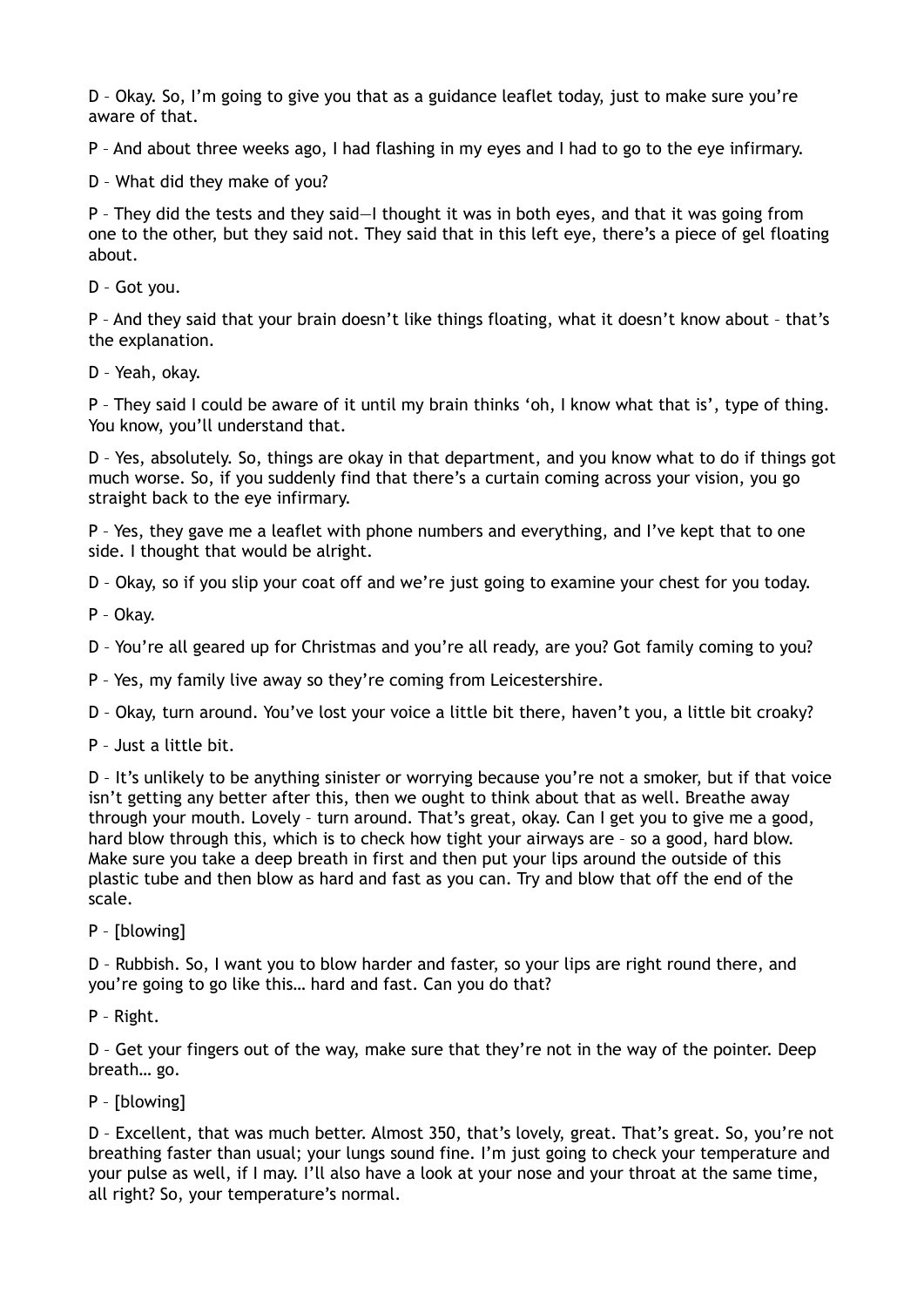P – I feel hot, but that's probably…

D – Yeah, open your mouth. Breathe in. Close your mouth. Great, so your pulse is 90 and regular, and your option numbers are good at 98. Take yourself a seat.

P – Thanks.

D – Well this is spreading in your house like wildfire, isn't it?

 $P - Y_{PS}$ 

D – You don't have any underlying problems with your chest.

 $P - N_0$ 

D – And your airways are fine, you're not particularly tight in your chest.

 $P - N_0$ 

D – And your lung tissue yourself is fine, so there's no suggestion that you've got pneumonia or anything like that.

P – Oh, no.

D – But I suspect that the underlying problem is a viral infection that's making you feel dreadful.

P – Yes.

D – Now your question was 'do we need anything for it'? Well, probably not at this stage for you.

P – No, I'm happy with the paracetamol.

D – But if you do find that it's painful to breathe or that you're breathing much faster…

P – My chest just got a little bit tender.

D – Yeah, or if you're coughing up blood or brown spit, then we could always see you again. So, lets see you urgently if you're finding that you're particularly breathless with this, or it hurts in the side of your chest when you're breathing. But if you're finding that—this cough may linger for a week or two, it's quite normal for these cold-like things to linger around for about a week, two weeks, possibly three weeks. If, after about two weeks, you're not improving, we probably ought to see you, no matter what. If you've got a persistent fever, we're going to have to see you again urgently.

P – I feel as if I'm hot, but I'm not hot.

D – You'll probably find that that's coming and going.

P – Yes.

D – Are you using anything to help you control the fever?

P – Well, I took two paracetamols last night, I don't know…

D – Well that's sensible, and it's pretty safe as well, so you can take two of those four times a day to help control the fever.

P – Right.

D – If you've got persistent fever, you need to be skipping your lisinopril.

P – Lisinopril…

D – Which is your blood pressure tablet.

P – All right.